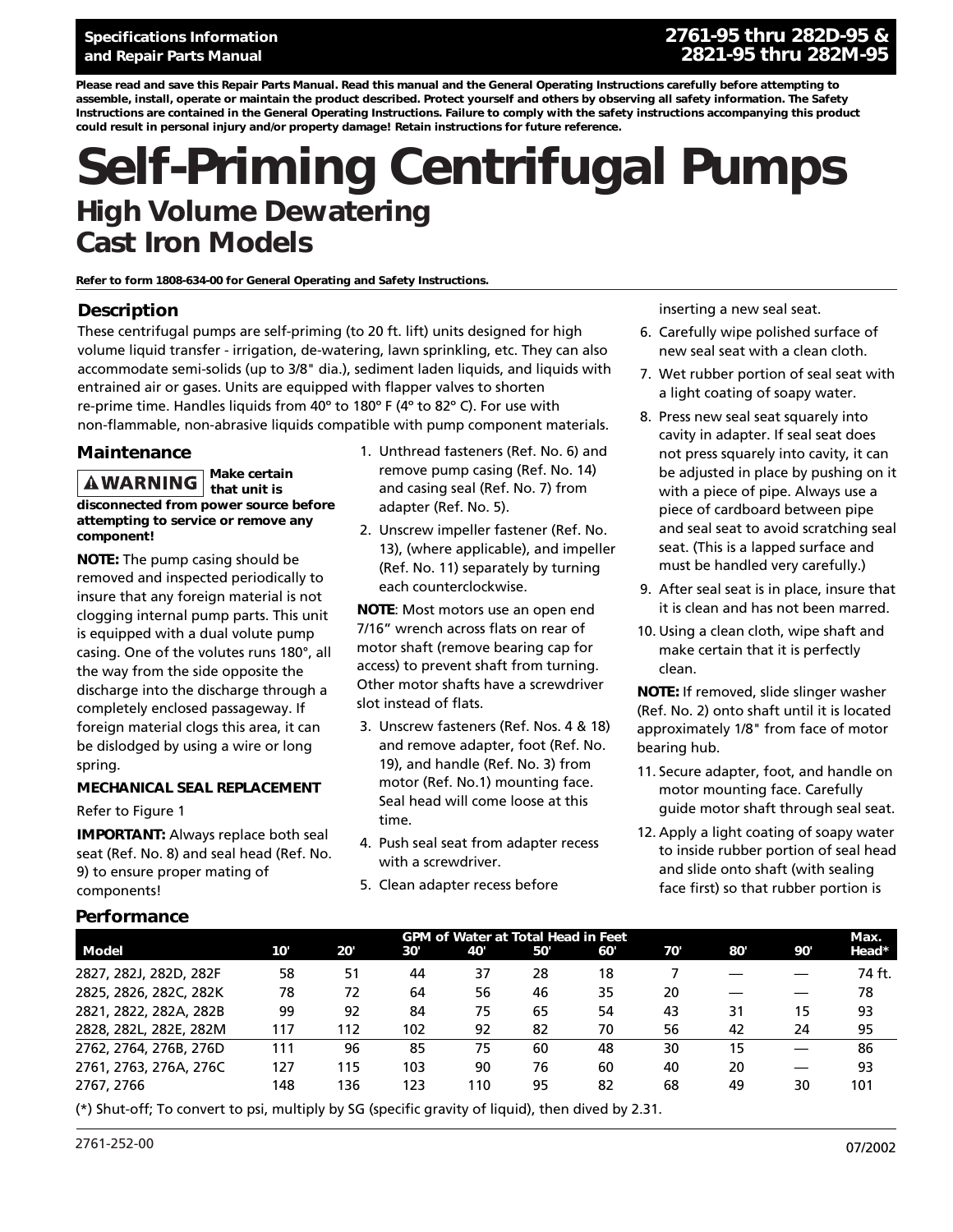# **Self-Priming Centrifugal Pumps High Volume Dewatering Cast Iron Models**

# **Specifications**

| <b>DRIVER</b> |                           |                  | <b>Power Supply</b> | <b>PUMP</b><br><b>Suction x</b>    | Weight          |  |
|---------------|---------------------------|------------------|---------------------|------------------------------------|-----------------|--|
| <b>Model</b>  | HP                        | <b>Enclosure</b> | @60 Hz              | Discharge*                         | (lbs.)          |  |
| 2827-95       | 1/2                       | <b>ODP</b>       | 115/230VAC, 1 Phase | $1\frac{1}{2}$ x $1\frac{1}{2}$ "  | 47              |  |
| 282J-95       | 1/2                       | <b>ODP</b>       | 230/460VAC, 3 Phase | $1\frac{1}{2} \times 1\frac{1}{2}$ | 50              |  |
| 282D-95       | 3/4                       | <b>TEFC</b>      | 115/230VAC, 1 Phase | $1\frac{1}{2} \times 1\frac{1}{2}$ | 52              |  |
| 282F-95       | 3/4                       | <b>TEFC</b>      | 230/460VAC, 3 Phase | $1\frac{1}{2} \times 1\frac{1}{2}$ | 49              |  |
| 2825-95       | 3/4                       | <b>ODP</b>       | 115/230VAC, 1 Phase | $1\frac{1}{2} \times 1\frac{1}{2}$ | $\overline{50}$ |  |
| 2826-95       | 3/4                       | <b>ODP</b>       | 230/460VAC, 3 Phase | $1\frac{1}{2} \times 1\frac{1}{2}$ | 49              |  |
| 282C-95       |                           | <b>TEFC</b>      | 115/230VAC, 1 Phase | $1\frac{1}{2} \times 1\frac{1}{2}$ | 54              |  |
| 282K-95       |                           | <b>TEFC</b>      | 230/460VAC, 3 Phase | $1\frac{1}{2} \times 1\frac{1}{2}$ | 50              |  |
| 2821-95       | $1^{1}/_{2}$              | <b>ODP</b>       | 115/230VAC, 1 Phase | $1\frac{1}{2} \times 1\frac{1}{2}$ | 62              |  |
| 2822-95       | $1\frac{1}{2}$            | <b>ODP</b>       | 230/460VAC, 3 Phase | $1\frac{1}{2} \times 1\frac{1}{2}$ | 58              |  |
| 282A-95       | 2                         | <b>TEFC</b>      | 115/230VAC, 1 Phase | $1\frac{1}{2} \times 1\frac{1}{2}$ | 74              |  |
| 282B-95       | 2                         | <b>TEFC</b>      | 230/460VAC, 3 Phase | $1\frac{1}{2} \times 1\frac{1}{2}$ | 68              |  |
| 2828-95       | $\overline{2}$            | <b>ODP</b>       | 115/230VAC, 1 Phase | $1\frac{1}{2} \times 1\frac{1}{2}$ | 69              |  |
| 282L-95       | 2                         | <b>ODP</b>       | 230/460VAC, 3 Phase | $1\frac{1}{2} \times 1\frac{1}{2}$ | 68              |  |
| 282E-95       | 3                         | <b>TEFC</b>      | 230VAC, 1 Phase     | $1\frac{1}{2} \times 1\frac{1}{2}$ | 79              |  |
| 282M-95       | 3                         | <b>TEFC</b>      | 230/460VAC, 3 Phase | $1\frac{1}{2} \times 1\frac{1}{2}$ | 79              |  |
| 2762-95       | $1\frac{1}{2}$            | <b>ODP</b>       | 115/230VAC, 1 Phase | $2 \times 2$                       | $\overline{68}$ |  |
| 2764-95       | $1^{1}/_{2}$              | <b>ODP</b>       | 230/460VAC, 3 Phase | $2 \times 2$                       | 69              |  |
| 276B-95       | 2                         | <b>TEFC</b>      | 115/230VAC, 1 Phase | $2 \times 2$                       | 79              |  |
| 276D-95       | 2                         | <b>TEFC</b>      | 230/460VAC, 3 Phase | $2 \times 2$                       | 68              |  |
| 2761-95       | $\overline{2}$            | <b>ODP</b>       | 115/230VAC, 1 Phase | $2 \times 2$                       | 74              |  |
| 2763-95       | 2                         | <b>ODP</b>       | 230/460VAC, 3 Phase | $2 \times 2$                       | 67              |  |
| 276A-95       | 3                         | <b>TEFC</b>      | 230VAC, 1 Phase     | $2 \times 2$                       | 78              |  |
| 276C-95       | 3                         | <b>TEFC</b>      | 230/460VAC, 3 Phase | $2 \times 2$                       | 76              |  |
| 2767-95       | $\overline{\overline{3}}$ | <b>ODP</b>       | 230VAC, 1 Phase     | $2 \times 2$                       | $\overline{75}$ |  |
| 2766-95       | 3                         | <b>ODP</b>       | 230/460VAC, 3 Phase | $2 \times 2$                       | 74              |  |

(ODP) Open Drip Proof; (TEFC) Totally Enclosed Fan Cooled

(\*) Standard NPT (female) pipe thread.

**NOTE:** Driver data is subject to change without notice, see label on driver for actual specifications.

# **Maintenance (Continued)**

just up over shaft shoulder.

#### *Do not touch or* **A CAUTION** *wipe polished face of seal head.*

- 13. Replace any impeller shims (Ref. No. 10) which may have been removed in disassembly. (See "Shim Adjustment" below.)
- 14. Screw impeller back into place, tightening until it is against shaft shoulder.
- 15. Replace impeller nut (where applicable), and tighten until snug.
- 16. Remount casing seal and pump casing on adapter.

**IMPORTANT:** Always use a new casing gasket whenever unit is disassembled.

### **SHIM ADJUSTMENT**

When installing a replacement impeller (Ref. No. 11) or motor (Ref. No. 1), it may be necessary to adjust number of shims (Ref. No. 10) to insure proper running clearance between impeller and casing. Proceed as follows:

**NOTE:** A proper running clearance is less than 0.010".

- 1. For impeller replacement, add one 0.010"shim in addition to those removed originally.
- 2. For motor replacement, add two 0.010" shims in addition to those removed during disassembly.
- 3. Reassemble the pump as described in steps 15, 16 & 17.

**IMPORTANT**: Ensure that the casing is snugly in place and check shaft to make sure it is turning freely (use screwdriver slot in motor to turn shaft). If it turns freely, check to insure that adapter and casing are fitted tight together. If they are not, tighten fasteners (Ref. Nos. 4, 6 and 18) and recheck shaft for free turning. Tighten carefully, turning shaft while tightening so that motor bearings are not damaged in the event that too many shims were installed. If shaft seizes before fasteners are completely tight, disassemble pump and remove one shim and repeat reassembly.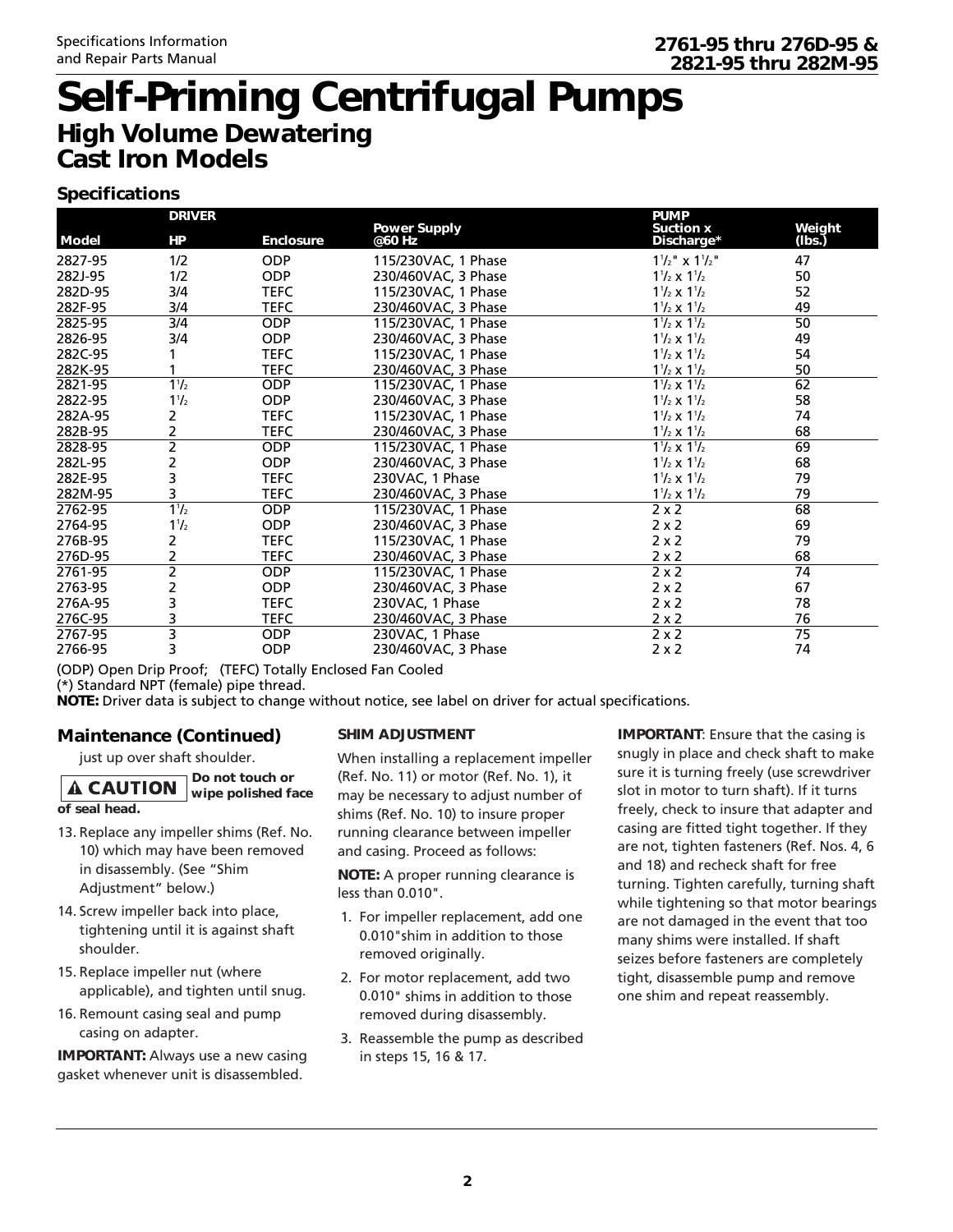# *For Repair Parts, contact dealer where pump was purchased.*

*Please provide following information:* -Model number -Serial number (if any)





## **Repair Parts List**

**Illustration** 

| <b>Description</b>  |               | 2827-95 (1/2HP)<br>282J-95 (1/2HP)<br>282D-95 (3/4HP)<br>282F-95 (3/4HP) | 2825-95 (3/4HP)<br>2826-95 (3/4HP)<br>282C-95 (1HP)<br>282K-95 (1HP) | 2821-95 (1'/ <sub>2</sub> HP)<br>2822-95 (1'/2HP)<br>282A-95 (2HP)<br>282B-95 (2HP) | 2828-95 (2HP)<br>282L-95 (2HP)<br>282E-95 (3HP)<br>282M-95 (3HP) | Qty. |
|---------------------|---------------|--------------------------------------------------------------------------|----------------------------------------------------------------------|-------------------------------------------------------------------------------------|------------------------------------------------------------------|------|
| Motor               | -1 Phase ODP  | 1626-009-00                                                              | 1626-010-00                                                          | 1626-012-00                                                                         | 1626-024-00                                                      |      |
|                     | -3 Phase ODP  | 1626-013-00                                                              | 1626-014-00                                                          | 1626-016-00                                                                         | 1626-025-00                                                      |      |
|                     | -1 Phase TEFC | 1626-051-00                                                              | 1626-069-00                                                          | 1626-070-00                                                                         | 1626-071-00                                                      |      |
|                     | -3 Phase TEFC | 1626-052-00                                                              | 1626-077-00                                                          | 1626-054-00                                                                         | 1626-072-00                                                      |      |
| Slinger washer      |               | 1534-000-00                                                              | 1534-000-00                                                          | 1534-000-00                                                                         | 1534-000-00                                                      |      |
| Handle              |               | 1515-000-00                                                              | 1515-000-00                                                          | 1515-000-00                                                                         | 1515-000-00                                                      |      |
| Fastener            |               | $\star$                                                                  | $\star$                                                              | $\star$                                                                             | $\star$                                                          | 2    |
| Adapter             |               | 1499-000-01                                                              | 1499-000-01                                                          | 1499-000-01                                                                         | 1499-000-01                                                      |      |
| Fastener            |               | $\star$                                                                  | $\star$                                                              | $\star$                                                                             | $\star$                                                          | 12   |
| Casing seal         |               | 1478-000-00                                                              | 1478-000-00                                                          | 1478-000-00                                                                         | 1478-000-00                                                      |      |
| Shaft seal assembly | -Buna N       | 1640-161-90                                                              | 1640-161-90                                                          | 1640-161-90                                                                         | 1640-161-90                                                      |      |
|                     | -Viton        | 1640-161-91                                                              | 1640-161-91                                                          | 1640-161-91                                                                         | 1640-161-91                                                      |      |
| Impeller shim set   |               | 1657-000-90                                                              | 1657-000-90                                                          | 1657-000-90                                                                         | 1657-000-90                                                      |      |
| Impeller            | -1 Phase      | 1510-001-01                                                              | 1514-001-02                                                          | 1512-000-01                                                                         | 1513-001-01                                                      | 1    |
|                     | -3 Phase      | 1510-001-02                                                              | 1514-001-03                                                          | 1510-000-01                                                                         | 1513-001-02                                                      |      |
| Impeller fastener   |               | 1784-001-00                                                              | 1784-001-00                                                          | 1784-001-00                                                                         | 1784-001-00                                                      |      |
| Casing              |               | 1497-000-01                                                              | 1497-000-01                                                          | 1497-000-02                                                                         | 1497-000-02                                                      |      |
| Pipe plug           |               | $\star$                                                                  | $\star$                                                              | $\star$                                                                             | $\star$                                                          | 3    |
|                     |               | 1674-000-90                                                              | 1674-000-90                                                          | 1674-000-90                                                                         | 1674-000-90                                                      |      |
|                     | -Viton        | 1674-000-91                                                              | 1674-000-91                                                          | 1674-000-91                                                                         | 1674-000-91                                                      |      |
| Suction plate       |               | 1501-000-01                                                              | 1501-000-01                                                          | 1501-000-01                                                                         | 1501-000-01                                                      |      |
| Fastener            |               | *                                                                        | ¥                                                                    | *                                                                                   | $\ast$                                                           | 2    |
| Foot                |               | 1506-000-00                                                              | 1506-000-00                                                          | 1506-000-00                                                                         | 1506-000-00                                                      | 1    |
| Washer              |               | *                                                                        | $\star$                                                              | $\star$                                                                             | $\star$                                                          | 2    |
|                     |               | Flapper valve assembly -Buna N                                           |                                                                      | <b>Part Number for Models:</b>                                                      |                                                                  |      |

(\*) Standard hardware item, available locally; (†) Seal head and seat available as set only.

18